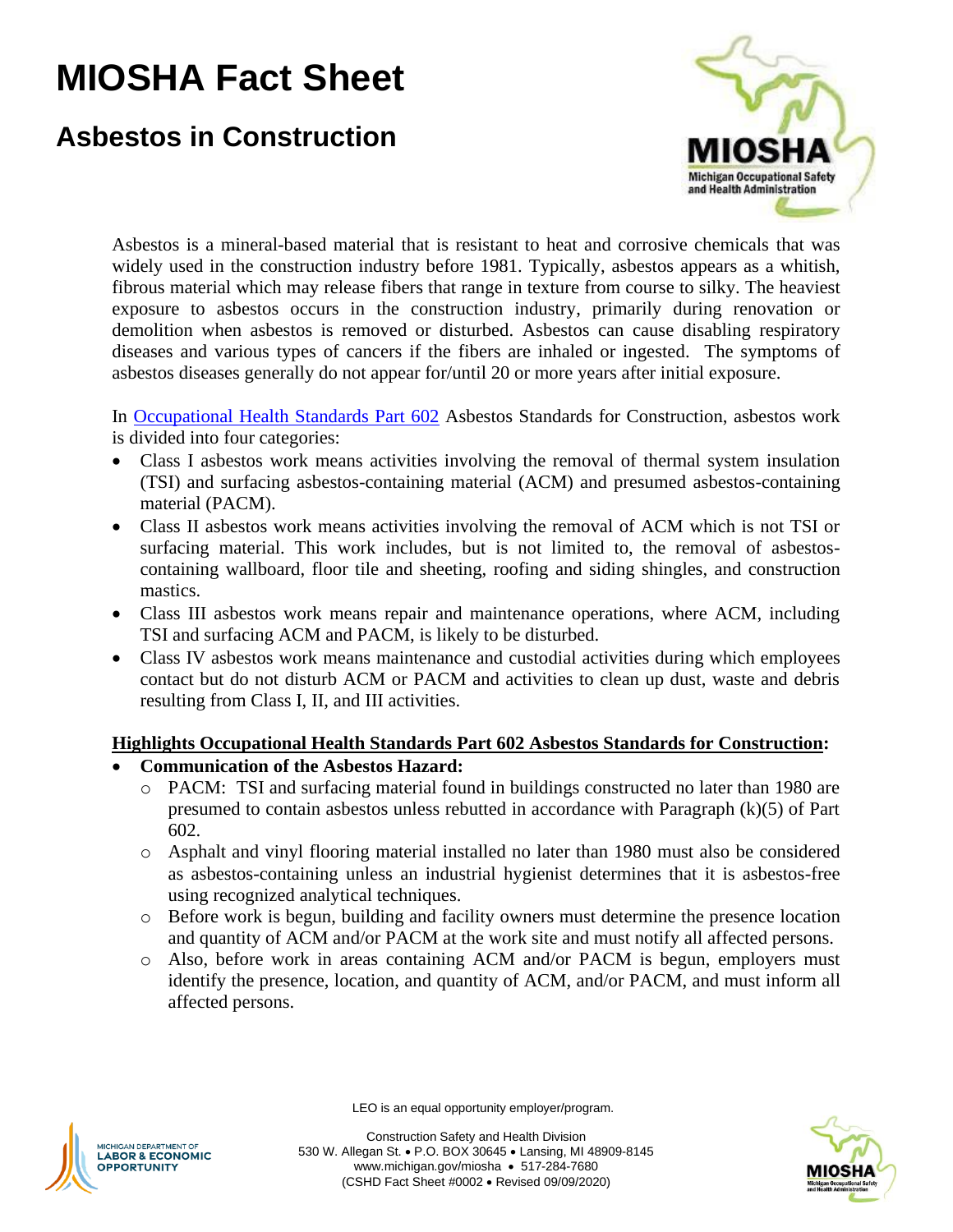- o All employers who discover ACM and/or PACM on a worksite must: (1) comply with the applicable protective provisions to protect their employees (for example, remove their employees from the area until the asbestos hazard is abated) and (2) convey information concerning the presence, location, and quantity of such newly discovered ACM and/or PACM to the owner and to other employers of employees working at the work site within 24 hours of the discovery.
- **Competent Person:** Each employer must designate a competent person who has the qualifications and authorities to ensure worker safety and health during all asbestos-related work on a construction worksite. The competent person typically will have completed an approved initial 40-hour Asbestos Contractor/Supervisor course and be up to date on any required annual refresher courses.

## • **Multi-employer Worksites:**

- o An employer performing work requiring the establishment of a regulated area must provide certain required information to the other employers at the site. Note: A regulated area is an area established by the employer to demarcate areas where Class I, II, and III asbestos work is conducted, and any adjoining area where debris and waste from such asbestos work accumulates; and a work area within which airborne concentrations of asbestos exceed, or there is a reasonable possibility they may exceed a permissible exposure limit.
- o The asbestos hazard must be abated by the contractor who created or controls the source of asbestos contamination. In addition, all employers of employees exposed to asbestos hazards must comply with applicable protective provisions to protect their own employees.
- o All employers with employees working adjacent to a regulated area must take steps on a daily basis to ascertain the integrity of the enclosure and/or the effectiveness of the control methods used by the asbestos contractor to ensure that asbestos fibers are not migrating to the adjacent areas.
- o All general contractors must ascertain whether the asbestos contractor is in compliance with Part 602 and must require the asbestos contractor to come into compliance with Part 602 when necessary.
- **Exposure Assessments and Monitoring:** Each employer who has a workplace or work operation where exposure monitoring is required must perform monitoring to accurately determine the airborne concentrations of asbestos to which employees may be exposed.
- **Permissible Exposure Limits (PELs):** Workplace exposure must be limited to 0.1 fiber per cubic centimeter of air (0.1 f/cc), averaged over an eight-hour work shift, and the excursion limit, which is one fiber per cubic centimeter of air (1 f/cc), averaged over a sampling period of 30 minutes.
- **Methods of Compliance:** Employers must control exposures using all feasible engineering and work practice controls. Wherever feasible controls are not sufficient to reduce employee exposure to or below a PEL, the employer must still use them to reduce employee exposure to the lowest levels attainable and must supplement them with the use of respiratory protection.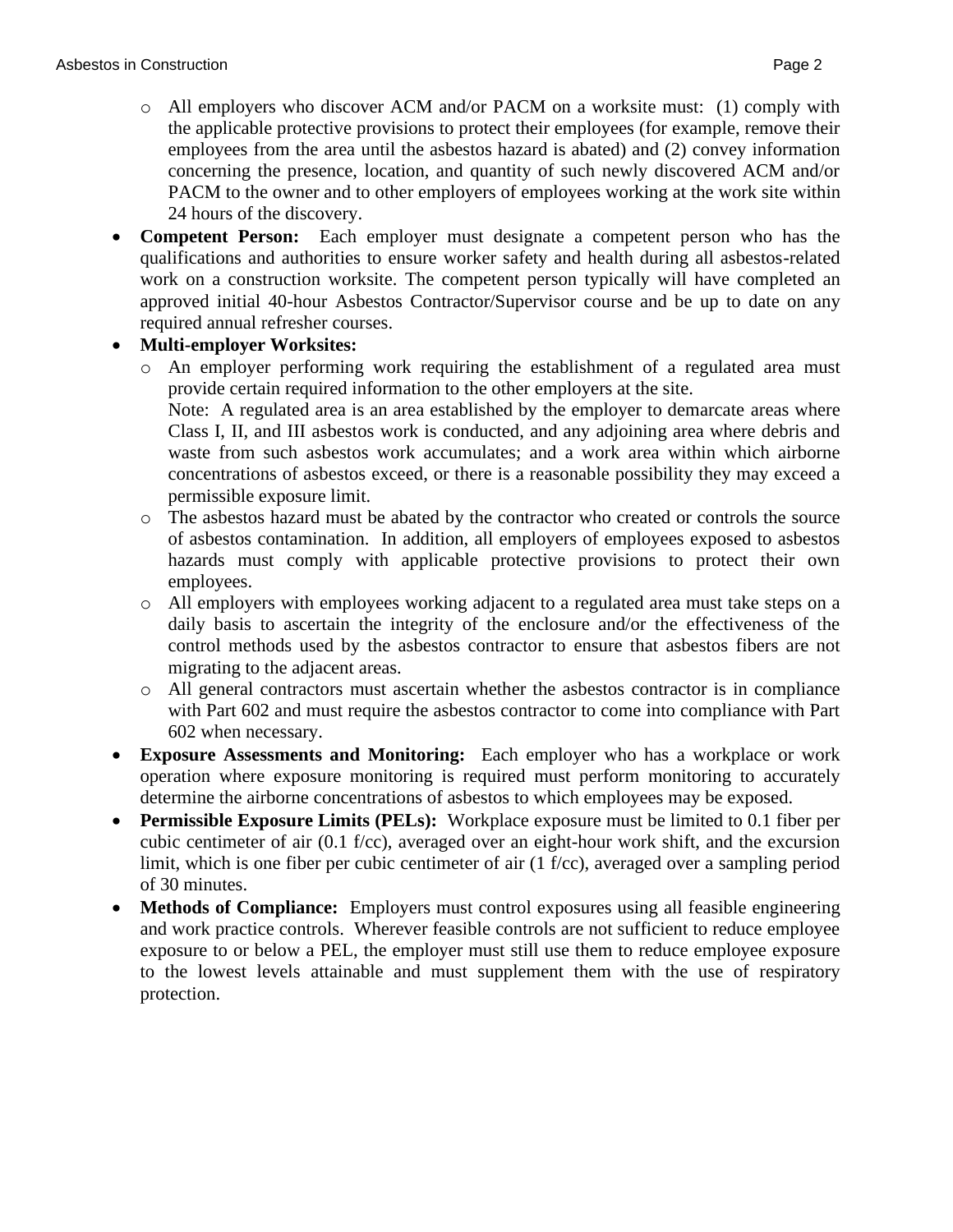- **Regulated Areas:** All Class I, II, and III asbestos work must be conducted within a regulated area. All other covered operations must also be conducted within a regulated area where airborne concentrations of asbestos exceed, or there is a reasonable possibility they may exceed a PEL. Warning signs that demarcate the regulated area must be provided and displayed at each location where a regulated area is required. The employer must ensure that employees do not eat, drink, smoke, chew tobacco or apply cosmetics in regulated areas.
- **Respirators:** An appropriate respirator must be selected and provided. A respiratory protection program must be implemented.
- **Protective Clothing:** The employer must provide and require the use of protective clothing, such as coveralls or similar whole-body clothing, head coverings, gloves, and foot coverings, for any employee exposed to airborne concentrations of asbestos that exceed a PEL, or for which a required negative exposure assessment is not produced, or for any employee performing Class I operations which involve the removal of over 25 linear or 10 square feet of TSI or surfacing ACM or PACM.
- Labels: Warning labels with the required warning language must be affixed to all products containing asbestos and to all bags or containers containing such products, including bags or containers of asbestos-containing or asbestos-contaminated protective clothing, equipment, scrap, waste, and debris.
- **Employee Information and Training:** The employer must provide training to each employee who is likely to be exposed in excess of a PEL, and each employee who performs Class I through Class IV asbestos work, in accordance with the specific requirements of Part 602.
- **Recordkeeping:** Objective data, exposure measurements, medical records, training records, data to rebut PACM, and records of required notifications must be established and maintained. Medical and exposure records must be preserved and maintained for no less than 30 years.
- **Hygiene Facilities and Practices:**
	- o For Class I work involving over 25 linear or 10 square feet of TSI or surfacing ACM or PACM, the employer must establish a decontamination area, appropriate entry and exit procedures, and lunch areas for consuming food or beverages.
	- o For Class I work involving less than 25 linear or 10 square feet of TSI or surfacing ACM and PACM, and for Class II and Class III work where exposures exceed a PEL or where there is no negative exposure assessment produced before the work, the employer must establish an equipment room or area, and appropriate entry and exit procedures.
	- o For Class IV work within a regulated area, the employer must provide these employees with the same facilities and practices that are provided for employees doing Class I, II, or III work in the regulated area.
- **Housekeeping:** HEPA-filtered vacuuming must be used. Asbestos-containing or asbestoscontaminated items must be promptly collected and disposed of in sealed, labeled, impermeable bags or other containers. All vinyl or asphalt flooring material must be maintained in accordance with Part 602.